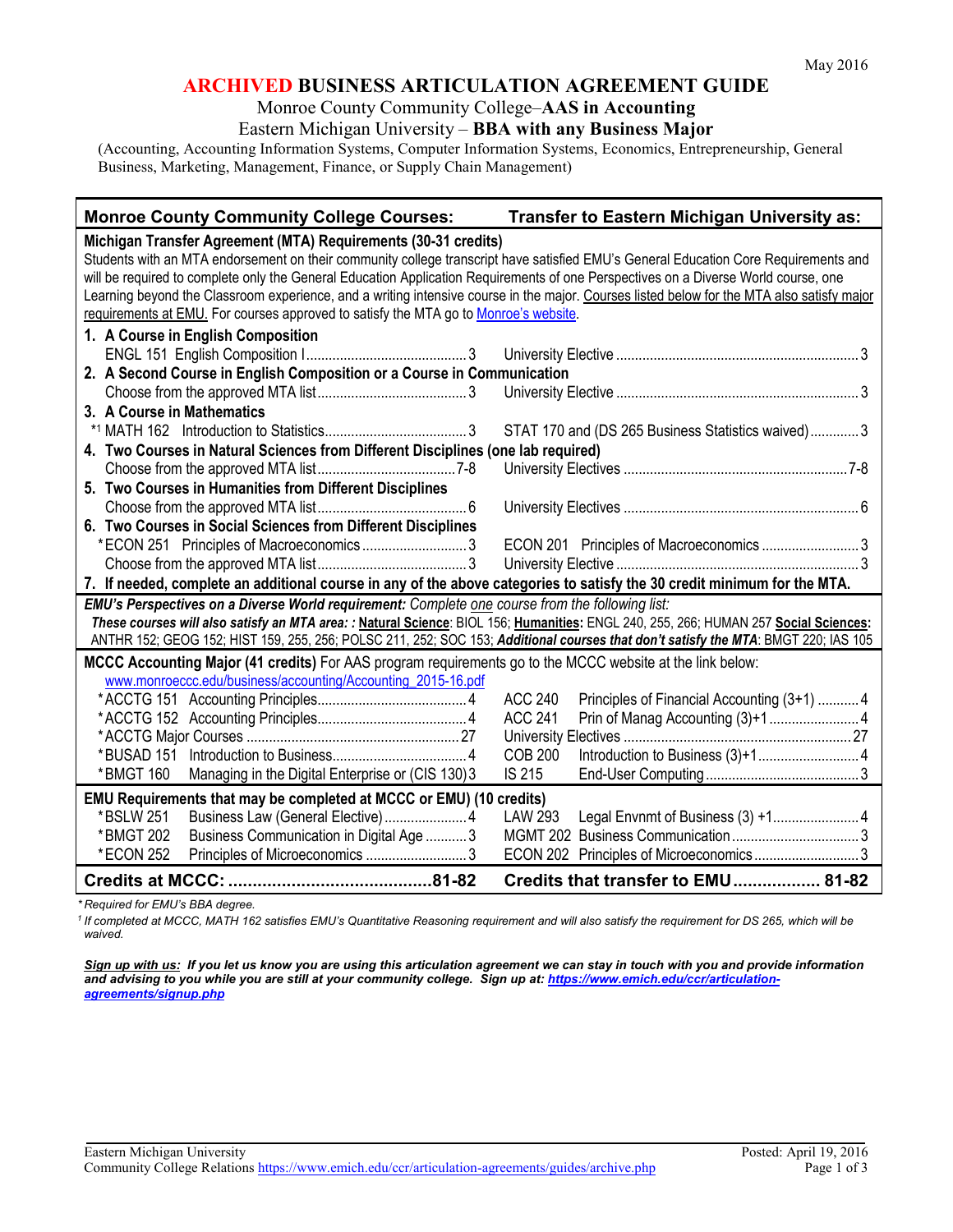# **ARCHIVED BUSINESS ARTICULATION AGREEMENT GUIDE**

#### Monroe County Community College–**AAS in Accounting**

Eastern Michigan University – **BBA with any Business Major**

(Accounting, Accounting Information Systems, Computer Information Systems, Economics, Entrepreneurship, General Business, Marketing, Management, Finance, or Supply Chain Management)

| <b>Completion of EMU's BBA Program</b>                                                                                                                                                                                                                                                                                                                                                                                                                                                                                                                                                                                                                                                                                                                                                                                                                                                                     |                                                                                                                                                                                                                                                                                                                                                                                                                                                                                                           |
|------------------------------------------------------------------------------------------------------------------------------------------------------------------------------------------------------------------------------------------------------------------------------------------------------------------------------------------------------------------------------------------------------------------------------------------------------------------------------------------------------------------------------------------------------------------------------------------------------------------------------------------------------------------------------------------------------------------------------------------------------------------------------------------------------------------------------------------------------------------------------------------------------------|-----------------------------------------------------------------------------------------------------------------------------------------------------------------------------------------------------------------------------------------------------------------------------------------------------------------------------------------------------------------------------------------------------------------------------------------------------------------------------------------------------------|
| $(39-48 \text{ credits})$<br><b>Major Requirements</b><br><b>Business Core (15 credits)</b><br><b>FIN 350</b><br>MGMT 386 Organizational Behavior & Theory3<br>Intro to Production/Operations Management3<br>OM 374                                                                                                                                                                                                                                                                                                                                                                                                                                                                                                                                                                                                                                                                                        | Sample Sequence for completing the program:<br>Students following this agreement have the option of selecting<br>any of the following disciplines to complete the BBA: accounting,<br>computer information systems, economics, entrepreneurship,<br>general business, marketing, management, finance, or supply<br>chain management. The recommended course sequence for<br>each discipline can be obtained from the COB Advising Center.<br>http://www.emich.edu/cob/students/advisors/undergraduate.php |
| <b>Discipline Requirements (24-33 credits)</b><br>Students may complete discipline requirements in any of the<br>following areas:<br>accounting (24), accounting information systems (33), computer<br>information systems (30), economics (24), entrepreneurship (24),<br>general business (24), marketing (24), management (24), finance<br>(24), supply chain management (27)<br>Note: Each student must complete a writing intensive course as part<br>of the major. Consult your advisor for course options.<br><b>LBC Requirement</b><br>$(0-3$ credits)<br>One Learning beyond the Classroom (LBC) course or noncredit<br>experience must be completed at EMU. Consult College of<br>Business advisor for options.<br>University Electives (0-3 credits)<br>Complete enough additional electives to bring the credits at EMU<br>to 42 credits and the total credits for the program to 124 credits. | <b>Fall Semester</b><br>15 credits<br>Winter Semester <b>Example 2018</b><br>15 credits<br>Discipline Requirements or Electives 12<br><b>Summer Semester Summer Semester</b><br>12 credits<br><b>Fall Semester</b><br>0-6 credits<br>Discipline Requirements or Electives0-6                                                                                                                                                                                                                              |

*\*The minimum credits required to graduate is 124 but the total will vary depending on the business discipline completed at EMU and the program completed at MCCC. If enough credits are not transferred, additional credits will need to be completed at EMU to satisfy the minimum required for graduation.*

*Note: Choosing electives wisely will increase your employment opportunities in a competitive job market. The College of Business Advisor will assist you in choosing a minor, or selecting courses in an area such as: foreign languages, manufacturing, apparel merchandising, health administration, hotel restaurant management, political science/public administration, construction management, graphic design, global information systems, professional writing, public relations, internships or cooperative education.*